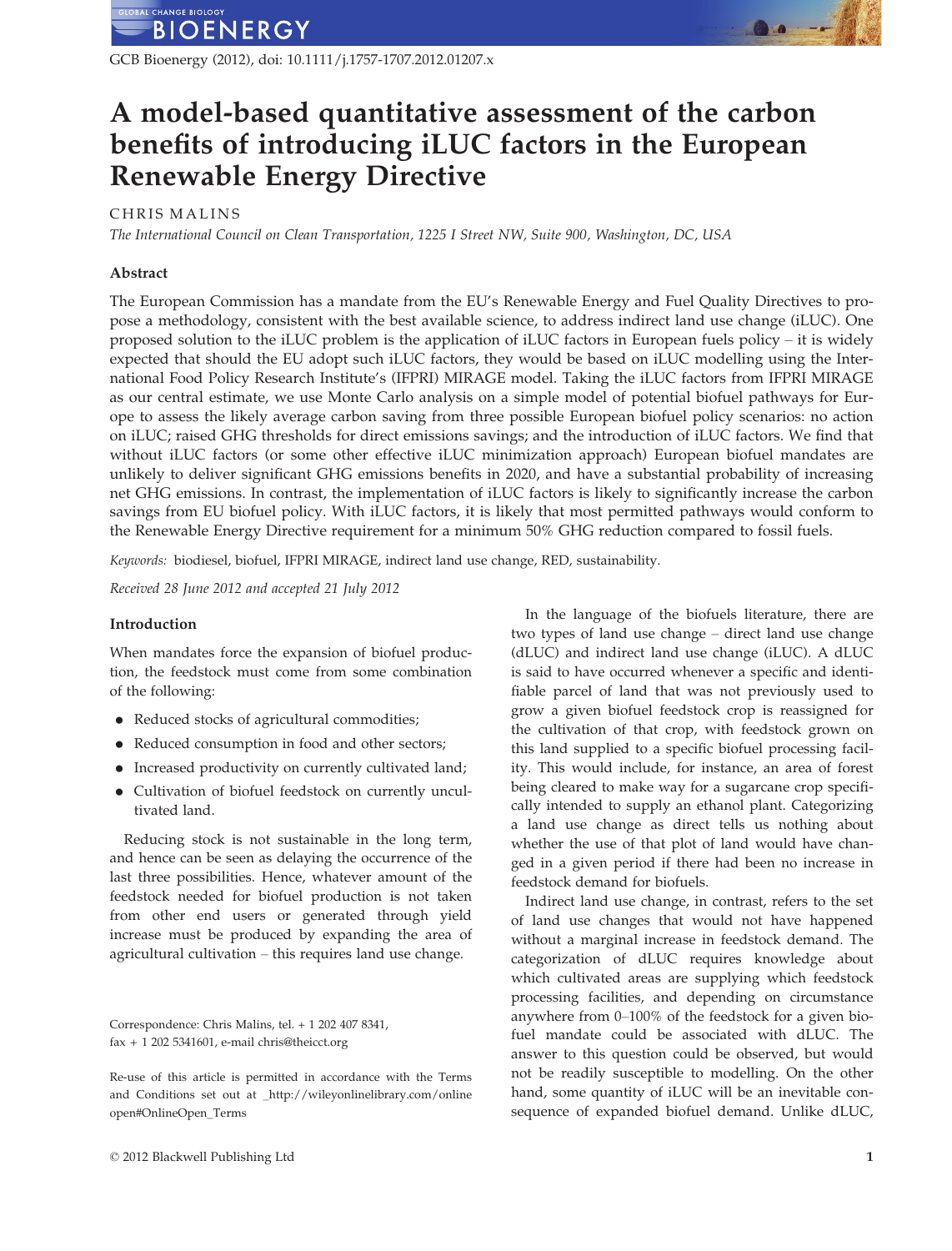iLUC is not readily susceptible to measurement, but the likely outcomes can be modelled (Edwards et al., 2010; Njakou Djomo & Ceulemans, 2012). This modelling is possible because there are sound economic reasons to believe that increases in feedstock demand associated with biofuel mandates will cause commodity prices to rise and that these price changes will drive indirect land use changes (Edwards et al., 2010; Roberts & Schlenker, 2010; Searchinger, 2010; Miranowski, 2012). In the words of Miranowski (2012):

"Anyone who has studied market and trade analysis appreciates the fact that increased demand for biofuel feedstock and related market price shocks will increase returns to cropland and thus competition for agricultural land. These market price impacts will reverberate through global commodity markets and induce both domestic and global LUC."

It is widely acknowledged that there is substantial uncertainty around iLUC emissions (e.g. Plevin et al., 2010), even with sophisticated modelling available – however, the existence of uncertainty does not in itself provide justification for inaction (Di Lucia et al., 2012).

Legislation in the United States (the Federal Renewable Fuel Standard and Californian Low Carbon Fuel Standard) already includes iLUC emissions in the lifecycle analysis of biofuels, but this is currently not the case in Europe. Although there is no regulatory framework to address iLUC in Europe, the issue is noted in both the Renewable Energy Directive<sup>1</sup> and the Fuel Quality Directive.<sup>2</sup> The Directives call upon the European Commission to "develop a concrete methodology to minimise greenhouse gas emissions caused by indirect land use changes." They further call upon the Commission to "analyse, on the basis of best available scientific evidence, in particular, the inclusion of a factor for indirect land use changes in the calculation of greenhouse gas emissions, and the need to incentivise sustainable biofuels which minimise the impact of land use change and improve biofuel sustainability with respect to indirect land use change."

This mandate on the Commission has resulted in several studies being commissioned by Directorates General of the Commission (Al-Riffai et al., 2010; Edwards et al., 2010; Fonseca et al., 2010; Laborde, 2011), and the performance of a literature review by the Directorate General for Energy (DG Energy, 2010) as well as an impact assessment (not in the public domain at the time of writing) co-authored by the Directorates General for Energy and Climate Action. The Al-Riffai et al. (2010) study included modelled marginal iLUC factors for eight potential feedstock for European biofuels; the Laborde (2011) study represents an updated and enhanced version of this modelling.

With discussions ongoing over the appropriate way to address iLUC in European legislation, it is timely to investigate the likely emissions consequences of iLUC under different potential European policy scenarios. The European Commission has proposed for consultation four different approaches to the iLUC problem:

- Monitor the situation, but do nothing yet;
- Reduce the maximum threshold for the *direct* emissions caused by biofuels production (hence raising the threshold for the 'direct saving');
- Apply additional sustainability criteria to some or all biofuels;
- Account for iLUC in the GHG assessment.

It is not clear at this time what additional sustainability criteria would be – some possibilities are discussed in Malins (2011). Because the price signals that cause iLUC are market mediated and act internationally, in general the power of regulators, processors or farmers in either the consuming or producing country to minimize iLUC is limited except by actively increasing yields [short of intervention to effectively isolate biofuel supply from the rest of the agricultural market such as implementing the 'Responsible Cultivation Areas' system outlined by Dehue et al. (2010)]. The outcomes of the other three potential approaches are addressed through modelling in this article.

The modelling approach presented in this article treats the Laborde (2011) iLUC modelling using the MIRAGE model as the source for its central estimates for the likely real magnitude of iLUC emissions driven by European biofuels policy. As the relevance of the results in this article hinges on the legitimacy of this treatment, below we provide a short review of that modelling to justify the conclusion that the Laborde (2011) results can reasonably be treated as the 'best available scientific evidence', to use the language of the RED/FQD.

Laborde (2011) is not the first author to consider iLUC emissions with a European focus – the results of other modelling efforts are noted in the supporting information to this article (Table S1, Figure S1). Laborde (2011) and Al-Riffai et al. (2010) are however the most

<sup>&</sup>lt;sup>1</sup>Directive 2009/28/EC of the European Parliament and of the Council of 23 April 2009 on the promotion of the use of energy from renewable sources and amending and subsequently repealing Directives 2001/77/EC and 2003/30/EC.

<sup>&</sup>lt;sup>2</sup>Directive 2009/30/EC of the European Parliament and of the Council of 23 April 2009 amending Directive 98/70/EC as regards the specification of petrol, diesel and gas-oil and introducing a mechanism to monitor and reduce greenhouse gas emissions and amending Council Directive 1999/32/EC as regards the specification of fuel used by inland waterway vessels and repealing Directive 93/12/EEC.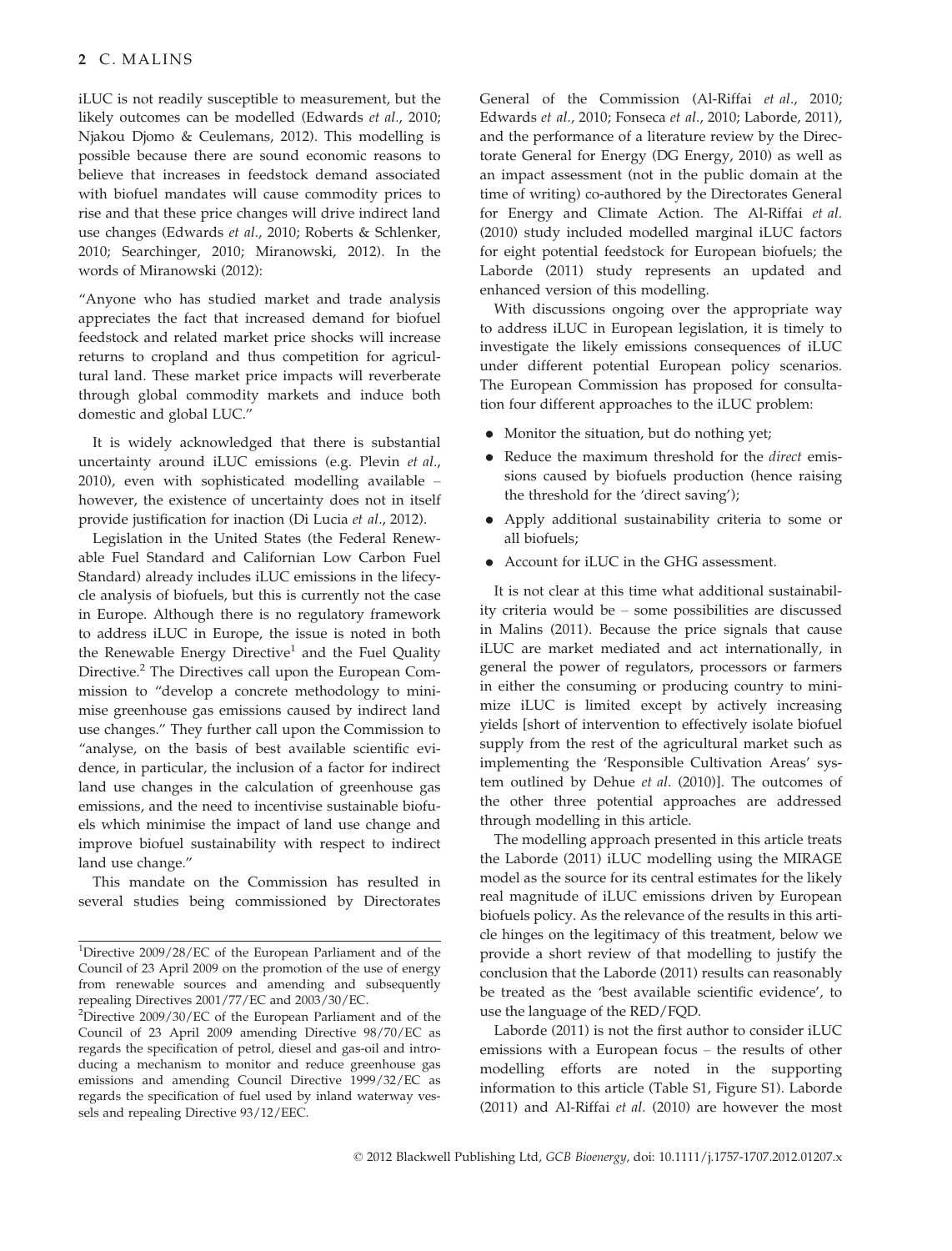comprehensive studies, in that they provide marginal iLUC factors for all the feedstock likely to dominate European biofuel supply. There are some studies such as Bauen et al. (2010) and Overmars et al. (2011) that have attempted to suggest iLUC factors based on noneconomic approaches, in these cases causal descriptive modelling and historical analysis respectively. Although there may be arguments for using such approaches in regulatory tools (primarily the contention that these approaches can be more transparent than economic modelling approaches), we believe that economic modelling will provide the best estimation of the likely net carbon impact of biofuels expansion. This is consistent with the decision by the US Environmental Protection Agency and California Air Resources Board to implement rules based on economic modelling of land use change.

There are various factors that drive the outcomes of the economic iLUC modelling. The extent to which a given model provides a representation of these driving factors that appropriately reflects reality will determine the quality of the output results. These key factors can be grouped into the following: <sup>3</sup>

- Utilization of co-products;
- Demand change (reduced food consumption);
- Yield effects;
- Crop switching (the way that cultivation choices are allowed to change on existing agricultural area);
- Area response;
- Land use change emissions.

Insofar as Laborde (2011) addresses these factors in a way consistent with best practice in the field of iLUC modelling, then it is legitimate to treat the Laborde (2011) iLUC factors as the 'best available scientific evidence' for central estimates for the real magnitude of iLUC emissions. On the policy side, this characterization would support the European Commission, Parliament and Council in basing on these results their decision-making process in determining a methodology to address iLUC. The treatment of each of these factors by Laborde (2011) is therefore outlined briefly below along with an assessment of whether that treatment conforms to best practice in the field of iLUC modelling.

# Utilization of co-products

Laborde (2011) improves on the treatment of biofuel coproducts as animal feed in previous modelling efforts [e.g. Al-Riffai et al. (2010) with MIRAGE; Fonseca et al. (2010) with AGLINK-COSIMO; Tyner et al. (2010) with GTAP] by reflecting the protein/energy nutritional profile of different feed types. For grain ethanol, MIRAGE models wheat and maize Dried Distillers' Grains and Solubles<sup>4</sup> (DDGS) production. For oilseeds, MIRAGE models the oil meals from the crushing process. Note that the balance of value between oil and meal varies significantly by oilseed – for instance, the value of the oil palm crop is dominated by the value of vegetable oil, whereas the value of the soybean crop is driven by the value of meal. It is hence expected that palm area will be much more responsive to vegetable oil price than soybean area – this dynamic is also captured in MIRAGE.

For both distillers' grains and oil meals there is a significant direct displacement impact on the oil meals markets when the supply is increased, which is consistent with the higher protein content of these feeds when compared to for instance feed wheat or corn (Hazzledine et al., 2011). MIRAGE also considers other ways in which increased co-product supplies influence feed markets. As supply of mid- or high- protein feedstuff increases, there is a change in the relative prices of protein and energy feeds – energy feed prices go up due to competition from biofuel producers, but protein feed prices go down due to increased supply. The result in Laborde (2011) is that the proportionate use of protein feeds for livestock increases and use of energy feeds falls. The outcomes are discussed in more detail by Malins (2011).

Overall, the treatment of co-products in Laborde (2011) represents best practice in the field, being for instance an improvement over the treatment in GTAP modelling (in which the energy/protein balance is not reflected) or AGLINK-COSIMO modelling (in which the displacement of energy and protein feeds has been exogenously specified based on USDA data that are unlikely to provide a good characterization of European co-product markets).

# Demand change (reduced food consumption)

When agricultural commodity prices rise, people will consume less food. Laborde (2011) uses region specific commodity demand elasticities based on USDA data (Laborde & Valin, 2010). Food demand elasticity in Laborde (2011) was reduced compared to Al-Riffai et al. (2010) by restricting changes from the USDA elasticity

<sup>&</sup>lt;sup>3</sup>This listing reflects but is not identical to listings of key factors identified by previous studies e.g. RFA (2008); Edwards et al. (2010); Marshall et al. (2011).

<sup>&</sup>lt;sup>4</sup>There are other variations on the use of this material, such as Wet Distillers' Grains and Solubles (WDGS) and corn gluten meal, but as all these co-products are used similarly as animal feed we shall not dwell on the distinctions and assume that when we say DDGS we are referring to all of these products.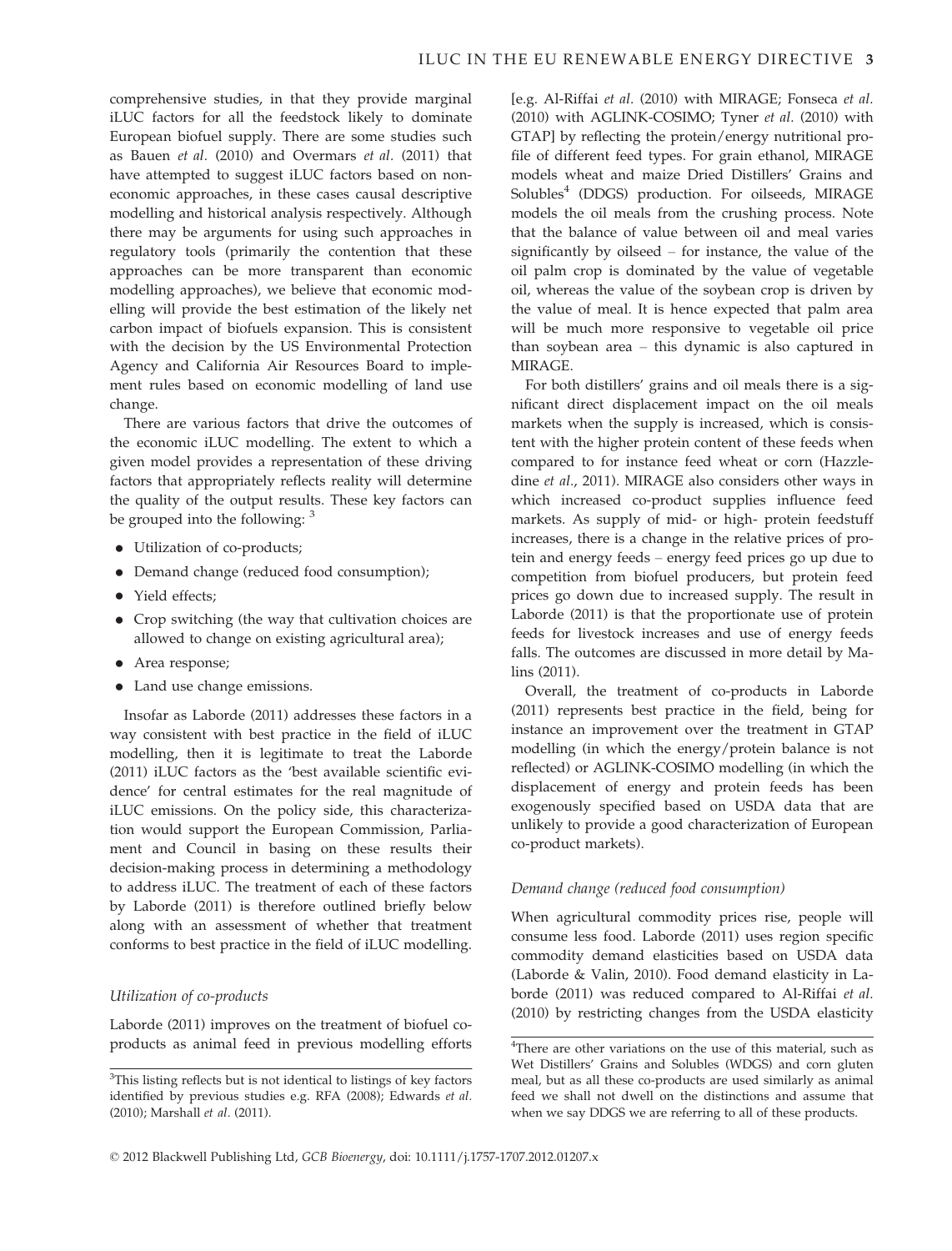values in the dynamic framework. Laborde (2011) investigates the importance of food consumption change in the model by running an alternative scenario in which it is kept constant. $5$  In this scenario, the carbon intensity of the mandate as a whole (across all biofuels) increases by about 20% to an average of 46 g  $CO_2e$  MJ<sup>-1</sup>. Given that not only the area response but also other responses (e.g. yield) will change when the food demand response is switched off, this suggests that perhaps one-third or so of feedstock for biofuels comes from reduced food consumption. This is consistent with econometric work by Roberts & Schlenker (2010). The result is also comparable to the result of the same experiment performed by Tyner et al. (2010) and Hertel et al. (2010).

The use of demand elasticities based on USDA data is an appropriate approach, and the magnitude of the food demand reduction effect is comparable to other studies and the econometric literature. Hence it is concluded that Laborde (2011) is consistent with best practice on this factor.

#### Yield response

MIRAGE allows three primary yield responses, two that represent yields increasing due to increased farm revenue opportunities – factor intensification and input intensification – and a marginal yield effect representing the likelihood that previously uncultivated land has relatively poor agricultural characteristics.

The representation of input intensification and factor intensification are improved compared to Al-Riffai et al. (2010), with a more precise factor disaggregation. The sum of the input and factor intensification effects is calibrated by varying the factor intensification elasticity to generate an average global yield-on-price elasticity of 0.2, with a lower value (0.15) in Europe and high value (0.3) for the developing world. This developing world value is intended to include the potential for double cropping in developing regions, and to reflect the larger gap to technically achievable yields in the developing world. The overall intensification elasticities are based on the conclusions of the CARB Expert Workgroup on elasticities (Babcock et al., 2010), and hence similar to the yield-on-price elasticities implemented in GTAP modelling used to regulate by the California Air Resources Board, which referenced Keeney & Hertel (2009). The value of 0.2 has been criticized by Berry (2011), and is too high to be consistent with the results of econometric historical analysis by Berry & Schlenker (2011). Nevertheless, while it may be more optimistic than is supported by available historical data, the strength of the yield response in Laborde (2011) is consistent with other modelling efforts and at least some expert opinion.

Laborde (2011) sets a ratio of 0.75 between the yield for a given crop in a given region on land newly brought into production at the margin, and the average yield in that region for that crop. This falls between the (lower) ratio used in GTAP modelling for CARB and the (higher) value derived from the 'Terrestrial Ecosystem Model (TEM)' by Tyner et al. (2010). There is little consensus in the literature on this parameter at this time – there is a fuller discussion of this point in Malins (2011). Although the evidence is not clear, Laborde (2011) notes that the parameter has a limited and ambiguous effect on the modelled outcomes.

The assumptions on yield elasticity are relatively weakly supported by data, compared for instance to the co-product treatment or demand elasticities. Nevertheless, Laborde (2011) has a more refined treatment of the inputs and factors than other economic models, and uses values consistent with other modelling and within the ranges considered in the literature, and is hence consistent with best practice in the field on yield modelling.

# Crop switching

'Crop switching' is used as a catch all including all the ways in which cropping choices on the existed cultivated area are allowed to change in the model, such as 'elasticity of substitution among imports from different sectors' and, 'the ease with which land moves between alternative uses' (Marshall et al., 2011). The nested constant elasticity of substitution and transformation structure of MIRAGE is similar to the structure used in other general equilibrium models such as GTAP and LEITAP. MIRAGE as implemented by Laborde (2011) has a welldisaggregated agricultural and biofuels sector (for a GE model) – for instance, unlike GTAP (as implemented for the modelling under California's Low Carbon Fuel Standard) it disaggregates key vegetable oils, while it has a more comprehensive regional coverage than AGLINK-COSIMO as implemented by Fonseca et al. (2010).

Some areas of MIRAGE would clearly allow a more sophisticated assessment, notably the limited resolution in the 'other oilseeds' and 'other crop' aggregates, which are important to the model results, but where the aggregation may potentially undermine the credibility of the outcomes. A partial equilibrium treatment would allow better crop resolution; however, general equilibrium has its own advantages and hence using GE models is widely considered reasonable in addressing iLUC questions. MIRAGE compares well to other GE models,

<sup>&</sup>lt;sup>5</sup>The use of products as inputs for food processing is still allowed to vary – e.g. the use of oils in processed foods could change, or the quantity of flour in processed food could be reduced.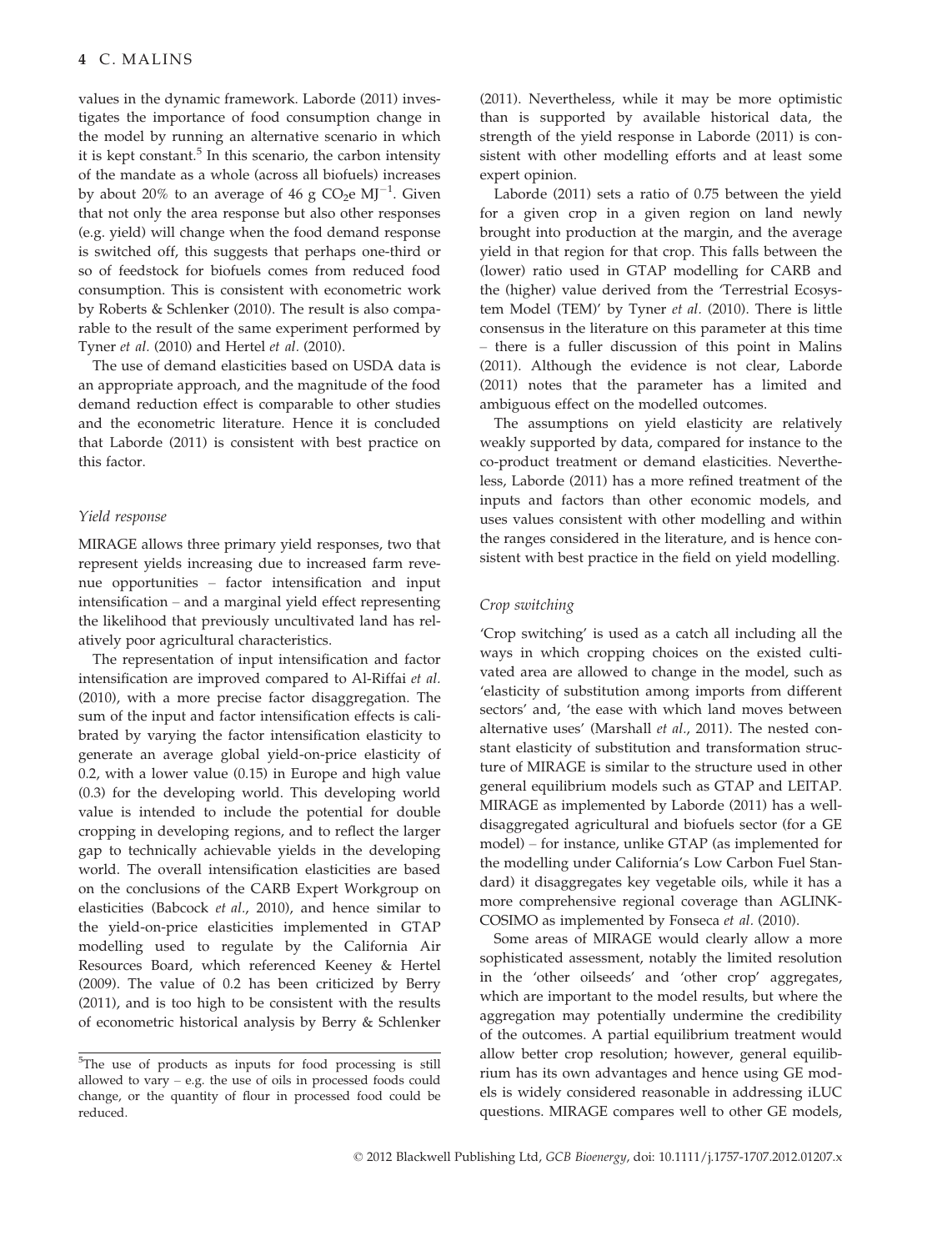has good resolution of the key sectors and provides a sophisticated treatment of crop substitution, and switching; i.e. it conforms to current best practice in this area.

#### Area response to price

The area response to price in Al-Riffai et al. (2010) is determined largely by the interplay of the CES and CET functions in the nest structure with comparative land rents in the various regions. Laborde (2011) notes the paucity of data on substitution and transformation elasticities, and also notes that this system (the standard CGE approach) resulted in some rather heterogeneous outcomes in Al-Riffai et al. (2010). Laborde (2011) therefore introduces an alternative calibration with the aim of achieving greater consistency with land price elasticities in the literature and from the FAPRI model. For the elasticity of extension of the total managed area into 'pristine' natural environments, Laborde (2011) uses 0.01 in developed countries, whereas for developing countries it is 0.04. By applying an elasticity to overall area, Laborde (2011) bypasses the difficult issue of allocating a rent to pristine land. These elasticities for expansion into unmanaged land are somewhat below the elasticity of transformation of managed land types (0.25 for all regions). This land extension elasticity is an innovation in MIRAGE compared to the GTAP model, where total managed land expansion is not permitted.

Overall, the area response now seems to be reasonably calibrated, and the MIRAGE treatment has advantages over the GTAP approach. It thus seems reasonable to conclude that the treatment of area response is consistent with (and arguably setting) best practice in the field.

# Land conversion emissions factors

MIRAGE calculates the net quantity of land expansion and the carbon emissions associated with that land expansion separately. It endogenously determines changes in area of land under active management – managed forests and pastures – whereas for the net expansion of 'exploited land' it used the Winrock MODIS land use change database developed for the US Environmental Protection Agency for the Renewable Fuel Standard 2 rulemaking (Harris et al., 2009). Carbon emissions per hectare of land conversion in each category based on IPCC tier 1 values according to Bouët et al.  $(2010)$  – the emissions factors by AEZ and land type are listed in Appendix II of Laborde (2011). Emissions from peat decomposition are based on the study by Edwards et al. (2010). The Laborde (2011) results were also fed into a more sophisticated spatial allocation methodology (Hiederer et al., 2010) by Marelli et al. (2011). The results of this exercise are similar to the results of applying MODIS + IPCC tier 1, which suggests that the Laborde (2011) approach gives reasonable outcomes.

The Laborde (2011) treatment of land use changes is more advanced in some respects than the treatments implemented in GTAP (where conversion of unmanaged land is impossible) or FAPRI (which is more reliant on the exogenous Winrock data). It is not by any means as sophisticated as the model developed by Hiederer et al. (2010), but pending a more systematic review by the community of that model (and given the similarity of the outcomes) the Laborde treatment seems reasonable. Laborde (2011) is certainly competitive in this respect with other published iLUC modelling exercises.

# MIRAGE as a basis for modelling

In all the areas discussed above, although improvement in MIRAGE's treatment of certain agricultural issues might be possible or desirable, the Laborde (2011) approach compares favourably to other CGE modelling, whereas any major shortcomings compared to PE approaches are a general characteristic of the model class, and not indicative of flaws with MIRAGE specifically. Delzeit et al. (2011) describe the Laborde (2011) work thus:

"The MIRAGE model by IFPRI used to address land use change caused by the European biofuel mandate represents a sophisticated modelling approach in the field of CGE modelling. It uses up-to-date data inputs and new methodological way to treat land and land use emissions on a global scale. The studies from 2010 and 2011 both transparently report the assumptions made and critical parameters chosen."

It is therefore concluded that it is indeed appropriate to characterize the MIRAGE work by Laborde (2011) as the 'best available scientific evidence' in the language of the Directives. Hence, the modelling approach presented herein is reasonable and provides useful insights to the policy question at hand, i.e. whether the introduction of iLUC factors into the Renewable Energy Directive could be expected to deliver significant climate change mitigation benefits?

# Materials and methods

This article uses a simplified model of the impacts of possible European biofuel sustainability policies on biofuel supply to provide a probabilistic assessment of the likely emissions consequences of the introduction of iLUC factors. The structure of the model is mathematically defined below; it is based on the following assumptions and simplifications:

● In the absence of any limitations due to sustainability criteria, the feedstock fractions predicted by Laborde (2011) for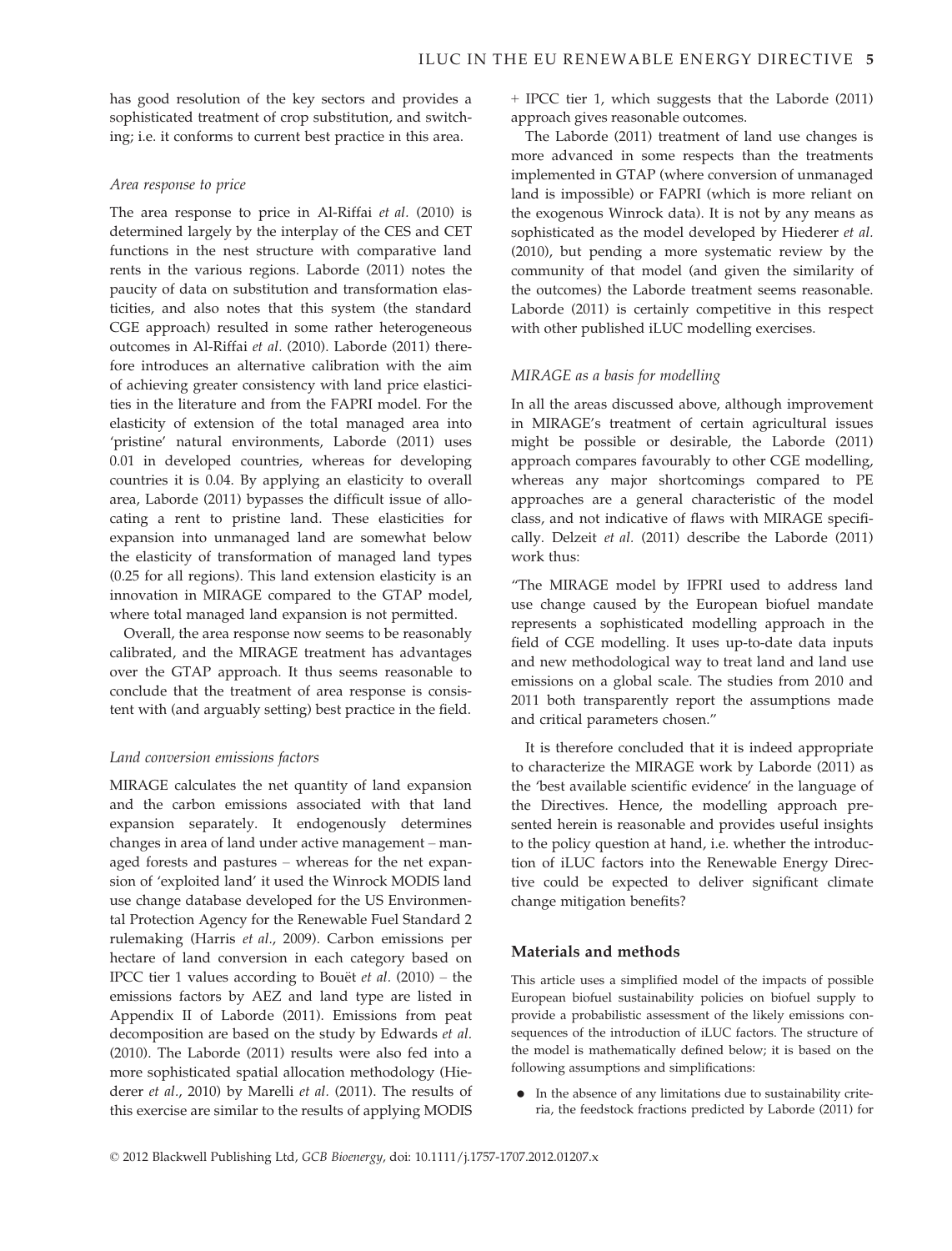2020 are taken as the best estimate of the feedstock that will be used to meet an expanding biofuel mandate under RED/FQD.

- In the absence of limitations due to sustainability criteria, the balance of fuels used to meet the European mandate will be 72 to 28 biodiesel to ethanol, consistent with the National Renewable Energy Action Plans (NREAPS). If some biodiesel pathways are made non-compliant due to assumed sustainability criteria (e.g. iLUC factors), the ratio is allowed to shift towards 50 : 50. If no biodiesel pathways are available, it is assumed that only ethanol will be used.
- It is assumed that if the default CI for a given pathway is too high to qualify under a given policy scenario, producers will take measures to reduce their CI to comply, if such reductions are feasible. Such measures could include enhanced processing plant efficiency, CI optimized application of fertilizer, switching to biomass for power and/or adopting CCS.
- It is assumed that there will be some cost/other barriers associated with achieving additional carbon savings below default, and therefore fractional demand for a given feedstock is reduced if it would not meet the thresholds based on the default CI. The model does not make any detailed assumptions about the nature or magnitude of these costs and barriers.
- If a feedstock is ineligible in a given policy scenario due to missing the carbon savings threshold, even when plausible improvements are taken into account, then that feedstock is not used in the model.
- The model does not assess the overall availability and/or cost of fuels. In particular, it makes no judgement about whether a 10% energy target is feasible in a given policy scenario. The model outcomes are carbon savings per megajoule of biofuel delivered.
- It is assumed that the reportable direct emissions for a given fuel under RED/FQD are representative of the real direct emissions of that fuel.
- It is assumed that if iLUC factors are introduced into the legislation they will be based on Laborde (2011).
- It is assumed that the marginal iLUC factors provided by Laborde (2011) are the best available estimates of the real iLUC likely from each feedstock pathway used (see above).
- Recognizing the intrinsic uncertainty in iLUC modelling (Plevin et al., 2010; Laborde, 2011) the model runs many trials in which the 'real' magnitude of iLUC emissions is varied stochastically based on the Laborde (2011) values as central estimates. This means that the assumed actual carbon implications of biofuel expansion in each trial are in general not identical to the iLUC factors enshrined in a given policy option.

The model produces an emissions intensity value for the final year of the policy, 2020 – the year for which the iLUC factors in Laborde (2011) are calculated. There is no attempt to analyse carbon savings (or emissions increases) that might occur in the interim period given different policy options. A consequence of this is that the model does not and could not assess the carbon implications of temporary grandfathering. The model is defined mathematically as follows.

For each feedstock pathway  $f$ , the model has three input carbon intensity values - the default emissions  $E_{d_f}$  from the

Renewable Energy Directive, the typical emissions  $E_t$  from the Renewable Energy Directive and the marginal indirect land use change emissions  $i_{m,f}$  calculated by a given iLUC model m. The model does not attempt to consider uncertainty in the LCA of direct emissions effects from biofuels, so  $E_{d_f}$  and  $E_{t_f}$  are fixed. To allow for uncertainty in the assessment of indirect emissions,  $i_{\text{m.f}}$  are used as the basis for stochastic variation. For each trial *j*, where  $j \in [1, N]$  for *N* the number of trials, we define the estimate of the real iLUC emissions for each trial  $\tilde{i}_{m,f,j}$  as

$$
\tilde{i}_{\mathbf{m},f,j} = \mathbf{Nor}\{i_{\mathbf{m},f} \times V_{\mathbf{o}} \times V_f, \sigma_f\}_j
$$
\n(1)

where Nor $\{x, y\}$  denotes a normal distribution with mean x and standard deviation  $\psi$ ,  $V_0$  the overall deviance of the real iLUC from the modeled iLUC is defined as follows

$$
V_o = \text{Nor}\{1, \sigma_{V_o}\}\tag{2}
$$

and is the same across all feedstocks f for a given trial j, and  $V_f$ the variance of the real iLUC for a given feedstock type (oilseeds, cereals, sugar, cellulosic) is defined as follows

$$
V_f = \text{Nor}\{1, \sigma_{V_f}\}\tag{3}
$$

where

$$
\sigma_{V_f} = \begin{cases} \sigma_{\text{oilseeds}} & \text{if } f \in [\text{palm, rapeseed, soybean, sunflower}], \\ \sigma_{\text{cereals}} & \text{if } f \in [\text{corn, wheat}], \\ \sigma_{\text{sugars}} & \text{if } f \in [\text{sugarbeet, sugarcane}]. \end{cases} \tag{4}
$$

The standard deviation  $\sigma_f$  of the probability density functions for the individual feedstock  $f$  is based on the uncertainty analysis in Laborde (2011). The mean and 75th percentile of the reported distributions in Laborde (2011) are used to parameterize a normal distribution for each feedstock. This captures the uncertainty that was analysed using MIRAGE – however it ignores the 'model uncertainty' (Plevin et al., 2010) around whether the model makes systematic under or overestimates of iLUC factors, and it ignores other sources of uncertainty (such as the emission factors) which are characterized by Plevin et al. (2010). Plevin also considers production period (and hence the period over which results should be amortized) as a source of uncertainty, whereas Laborde adopts a standard amortization over 20 years based on the RED – this article adopts the same 20-year amortization. Because of this difference in scope, as well as the methodological differences, Plevin et al. report rather wider uncertainty intervals than Laborde – for instance, for corn Plevin et al. report a 95% central interval of up to 121 g CO<sub>2</sub>e MJ<sup>-1</sup>, compared to a total range of only about 20 g  $CO<sub>2</sub>e MJ<sup>-1</sup>$  in Laborde. These additional uncertainties that are not captured in the Laborde Monte Carlo analysis are collectively represented in this article in the terms  $V<sub>o</sub>, V<sub>f</sub>$ , which are used to further stochastically vary the mean of the feedstock specific distribution. The first term is the same for all feedstock, representing the possibility of systematic over or underestimation across the board. The second varies by feedstock type (vegetable oils, cereals, sugars, cellulosic), representing the possibility of systematic over or underestimation of the iLUC from a given feedstock type compared to the others. These scaling factors are given normal probability distributions with mean 1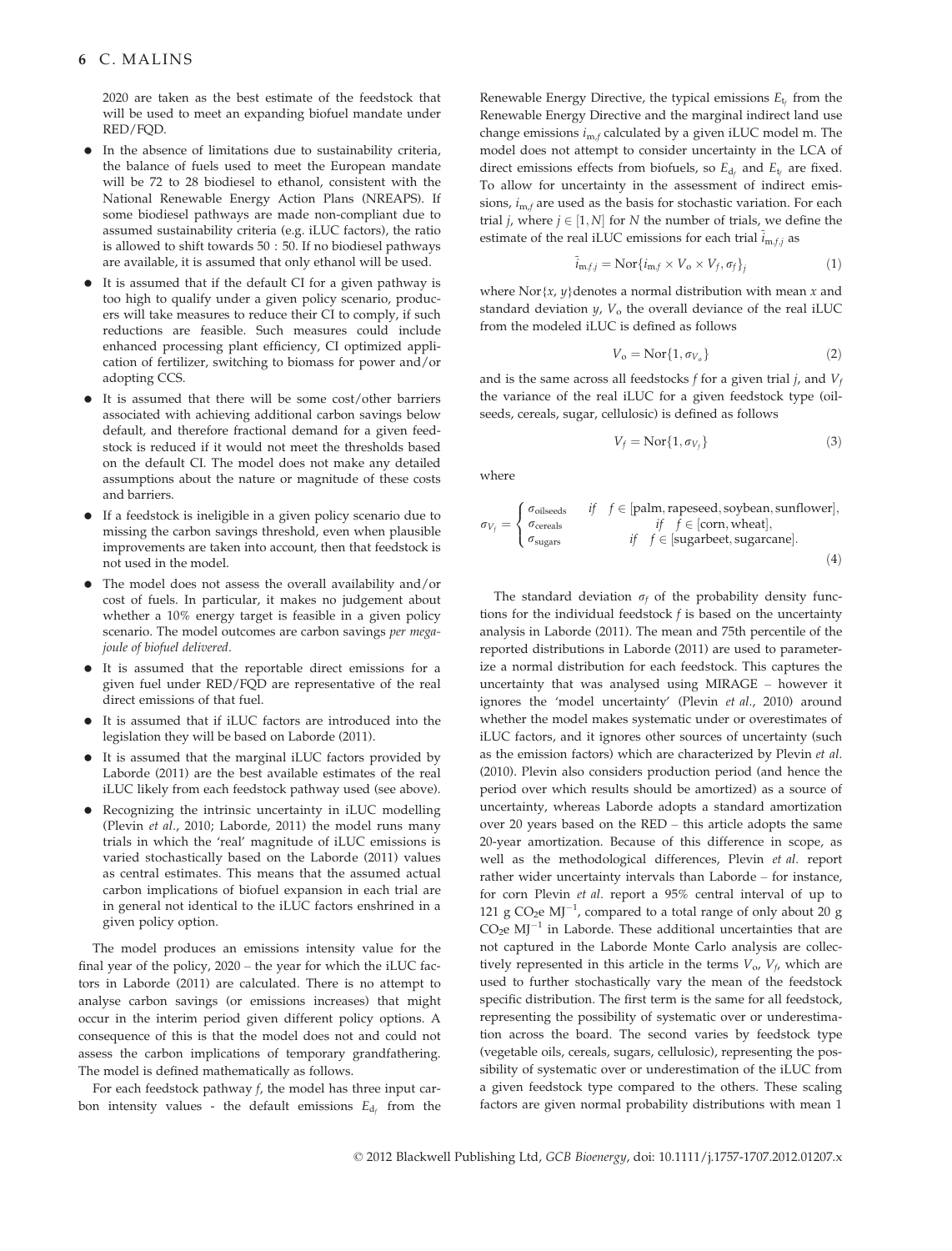and standard deviation 0.4 for the overall variation and 0.3 for the variation by type. The use of these scaling factors gives a lognormal character to the overall probability distribution for each feedstock and a wider range in uncertainty for each feedstock than that captured in the Laborde Monte Carlo analysis. This lognormal character reflects the expectation (Plevin et al., 2010) that there is a long right tail on the possible magnitude of iLUC emissions.

The model allows a given policy scenario to be defined using a small set of parameters. The basic framework is that of the Renewable Energy Directive, in which there is a defined fossil fuel comparator and fuels must achieve a given carbon saving compared to it to qualify for support. The parameters for the policy scenario are as follows:

- The fossil fuel comparator,  $E_{\text{fos}}$  0.88 gCO<sub>2</sub>e MJ<sup>-1</sup> is used in this article: <sup>6</sup>
- The minimum required carbon saving as a percentage,  $S_{\%}$ ;
- The model used as a basis for any iLUC factors in this article, all iLUC factors are based on the IFPRI MIRAGE model;
- The model considered to give the best available evidence for the actual magnitude of iLUC, from which the stochastically varied real iLUC emissions are determined - in this article, the IFPRI MIRAGE model is taken as providing the best available evidence for the magnitude of iLUC emissions;<sup>7</sup>
- A characterization of the availability of each biofuel feedstock pathway to meet the mandate,  $A_f$ , detailing the comparative proportions of each feedstock that would be used to meet the mandate if there were no carbon savings threshold on compliance;
- The maximum % reduction  $R_{\text{max}}$  achievable in direct emissions compared to the typical direct emissions  $E_t$ . In this article, it is assumed that significant reductions of up to 80% compared to typical performance through measures such as fertilizer reduction, renewable energy utilization and efficiency improvements would represent the best possible performance;
- The size of the iLUC factor introduced in the model compared to the iLUC emissions predicted by our chosen iLUC model,  $F_{\text{iLUC}}$ ; so  $F_{\text{iLUC}} = 0$  would imply that there were no regulatory iLUC factors, while  $F_{\text{iLUC}} = 1$  would imply that all regulatory iLUC factors were equal to  $i_{m,f}$  In the modelling in this article,  $F_{\text{iLUC}}$  is always 0 or 1;
- The fraction  $P_{\text{biod}}$  of biofuel that would be supplied as biodiesel in the absence of a carbon threshold.

For a given trial  $j$  and set of policy parameters, the model calculates the average carbon saving in the following way. Firstly, for each feedstock pathway two total carbon intensities are determined - the actual carbon intensity of the pathway given the real iLUC emissions in trial *j*,  $E_{\text{actual}_{i,j}}$ , and the reportable carbon intensity of the pathway given the policy option being assessed,  $E_{\text{reportable}_f}$ .  $E_{\text{reportable}_f}$  is calculated as

$$
E_{\text{reportable}_f} = E_{\text{d}_f} + F_{\text{iLUC}} \times i_{\text{m},f} \tag{5}
$$

where  $E_{d_f}$  is the direct emission for a feedstock pathway f, and is defined

$$
E_{d_f} = \begin{cases} E_{d_f} & \text{if} \quad E_{d_f} \leq (1 - S_{\%}) E_{f \text{cos}} - F_{i \text{LUC}} \times i_{m_f}, \\ E_{t_f} & \text{if} \quad E_{t_f} \leq (1 - S_{\%}) E_{f \text{cos}} - F_{i \text{LUC}} \times i_{m_f} \lt E_{d_f}, \\ (1 - S_{\%}) \times E_{f \text{cos}} & \text{if} \quad (1 - R_{max}) E_{t_f} \leq (1 - S_{\%}) E_{f \text{cos}} - F_{i \text{LUC}} \times i_{m_f} \lt (1 - R_{max}) E_{t_f}, \\ (1 - R_{max}) E_{t_f} & \text{if} \quad (1 - S_{\%}) E_{f \text{cos}} - F_{i \text{LUC}} \times i_{m_f} \lt (1 - R_{max}) E_{t_f}. \end{cases} \tag{6}
$$

Notice that it is assumed that biofuel producers will deliver biofuels with direct carbon emissions such that  $E_{\text{reportable}_i}$  just beats the legal carbon saving threshold, down to some minimum achievable direct emissions  $(1 - R_{\text{max}})E_t$ . E<sub>actual<sub>í</sub>, is calculated as</sub>

$$
E_{\text{actual}_{f,j}} = E_{\text{d}_f} + \tilde{i}_{\text{m},f,j}.
$$
 (7)

In general, the reportable carbon intensity and the actual carbon intensity are not equal to each other, so that there is a nonzero discrepancy between the reportable emissions under any given policy regime and the actual net emissions outcomes from a given policy regime,

$$
\Delta E_{f,j} = E_{\text{reportable}_{f,j}} - E_{\text{reportable}_{f}} \neq 0. \tag{8}
$$

If  $\Delta E_{f,i}$  >0 then a given policy framework would over report the carbon benefits for a given feedstock pathway  $f$  in a given trial j, whereas if  $\Delta E_{f,j}$  <0 then a given policy framework would under report the carbon benefits.

Having assigned actual and reportable carbon intensities to each feedstock pathway the model determines what the relative use of each feedstock pathway would be under a given policy scenario. If there were no carbon saving threshold, the fractional use to meet the mandate of each feedstock pathway  $\tilde{U}_f$  would be

$$
U_f = \frac{A_f}{\sum_f A_f}.\tag{9}
$$

However, in general some feedstock pathways will be limited by the imposition of carbon savings thresholds. Even in a policy case with no iLUC factors  $(F_{\text{iLUC}} = 0)$  there are likely to be limits on some pathways - for instance in the RED the default palm biodiesel pathway without methane capture does not meet the 35% carbon saving threshold for plants built post-2008 in the period 2010–2017. The model assumes that if a given feedstock pathway fails to meet the carbon saving threshold at the default carbon intensity, then producers will in general be able to implement chain of custody and/or improve their performance, and instead report the typical carbon intensity. Similarly, if the feedstock pathway does not meet the savings threshold at the typical carbon intensity then the model assumes that options will be available to reduce the carbon intensity of that pathway as much as necessary, down to the minimum achievable carbon saving  $(1 - R_{\text{max}})E_t$ . However, it is also assumed that delivering this chain of custody/improved performance will make that feedstock pathway marginally less competitive compared to the others.

<sup>&</sup>lt;sup>6</sup>This is a simplification compared to the values proposed for the European Fuel Quality Directive, in which diesel is identified as marginally more carbon intensive than petrol per megajoule, but this does not significantly affect the results. This intensity is not adjusted for drivetrain efficiency.

<sup>&</sup>lt;sup>7</sup>Setting the model from which iLUC factors are drawn to be different to the model considered the best available evidence would allow the model to investigate the expected consequences of using a model that we did not believe represented the best available evidence to set iLUC factors.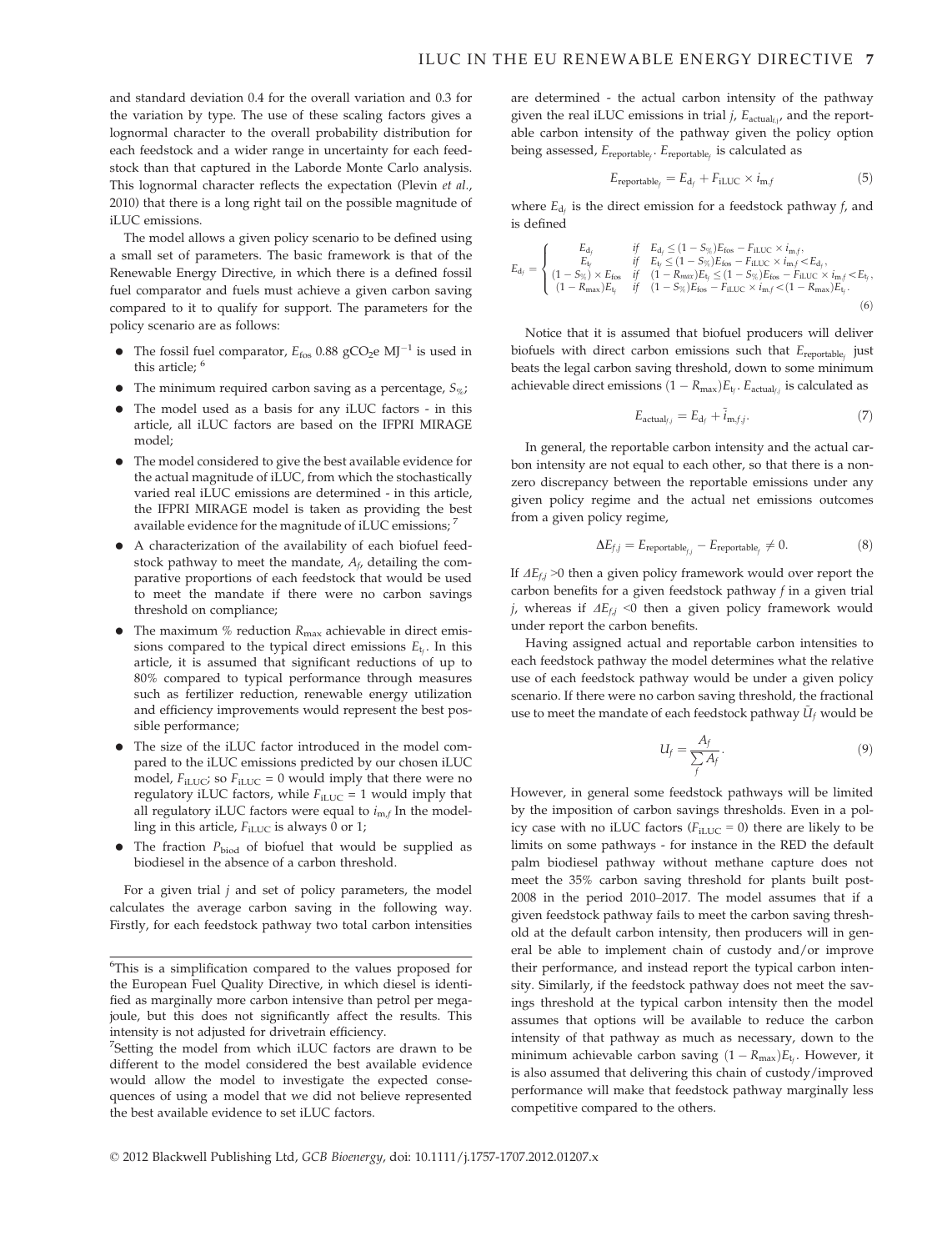To determine  $U_f$  the fractional use of each feedstock pathway f given the selected policy regime, the availability vector is adjusted as

$$
\tilde{A}_{f} = \begin{cases}\nA_{f} & if \quad \text{Ereportable}_{f} = E_{d_{f}} \\
\alpha A_{f} & if \quad \text{Ereportable}_{f} = E_{t_{f}} \\
\alpha^{2} A_{f} & if \quad (1 - R_{\text{max}}) E_{t_{f}} \leq E_{\text{reportable}_{f}} > E_{t_{f}} \\
0 & if \quad \text{Ereportable}_{f} < (1 - R_{\text{max}}) E_{t_{f}}\n\end{cases}
$$
\n(10)

where  $\alpha$  is a parameter set at 0.8 for the modelling in this article. In the case where biodiesel pathways become limited by the sustainability criteria an additional condition is set that the share of biodiesel in the biofuel pool may not drop below 50% unless there are no biodiesel compliance pathways at all – a second adjustment is made to the availability vector to meet this condition,

$$
\tilde{A}_f = \begin{cases}\n\tilde{A}_f & \text{if } \sum_{\text{bd}} \\
\tilde{A}_f & \text{if } \sum_{\text{bc}} \\
\tilde{A}_f \times 0.5 \frac{f}{\sum_{\text{bc}} \tilde{A}_f} & \text{if } \sum_{\text{bc}} \tilde{A}_f < 0.5 \\
\tilde{A}_f \times 0.5 \frac{f}{\sum_{\text{bd}} \tilde{A}_f} & \text{if } \sum_{\text{bc}} \tilde{A}_f < 0.5\n\end{cases}
$$
 and 
$$
\tilde{A}_f \times 0.5 \frac{f}{\sum_{\text{bd}} \tilde{A}_f} & \text{if } \sum_{\text{bc}} \tilde{A}_f < 0.5
$$
 and

where  $\sum_{\text{be}}$  is a sum over ethanol feedstock and  $\sum_{\text{bd}}$  is a sum over biodiesel feedstocks. From this the use fractions are calculated

$$
U_f = \frac{\tilde{A}_f}{\sum_{f} \tilde{A}_f} \tag{12}
$$

From the combination of use fractions and feedstock pathway carbon intensities, the model calculates the overall average carbon intensity of biofuel used given the specified policy scenario in each trial,

$$
E_{\text{average}_j} = \sum_{f} E_{\text{actual}_{f,j}} U_f \tag{13}
$$

with the expected average carbon intensity over all N trials being defined

$$
\overline{E}_{\text{average}} = \frac{\sum_{f,j} E_{\text{actual}_{j,j}} U_f}{N}, \qquad (14)
$$

which can also be transformed to the carbon saving in one trial and the expected carbon saving from the policy over all trials,

$$
S_{\text{average}_j} = \frac{E_{\text{fos}} - C I_{\text{average}}}{E_{\text{fos}}}
$$
 and  $\overline{S}_{\text{average}} = \frac{E_{\text{fos}} - \overline{CI}_{\text{average}}}{E_{\text{fos}}}$  (15)

### Results

In this article, three policy scenarios are modelled for comparison:

- No iLUC factor, with a 50% carbon saving threshold;
- No iLUC factor, with the carbon savings threshold raised to 65%;
- iLUC factors taken directly from Laborde (2011), with a carbon savings threshold of 50%.

For each policy scenario, 1000 trials are run.

#### No iLUC factor, with a 50% carbon saving threshold

With no iLUC factor, all feedstock listed in the Renewable Energy Directive represent viable compliance pathways. In the case of soy and rapeseed biodiesel this

$$
if \sum_{\substack{\text{bd} \\ \sum_{\text{be}}} \tilde{A}_f = 0
$$
  

$$
if \sum_{\substack{\sum \text{bd} \\ \sum_{\text{be}}} \tilde{A}_f} > 0.5
$$
  
<0.5 and  $f \in \text{Ethanol feedbacks}$  (11)

$$
< 0.5
$$
 and  $f \in$  Biodiesel feedstocks

would require demonstrating better-than-typical emissions performance – palm biodiesel could comply with the default intensity for a plant with methane capture. Emissions are increased compared to the fossil fuel comparator in 39% of trials. The mean carbon saving across all 1000 trials for the policy as a whole is 4%, with a median carbon saving of 8%, reflecting the long right hand tail on the distribution for possible iLUC emissions. The standard deviation in the modelled carbon savings was 26%. The reportable carbon savings for the policy in this case would be 55% - that is to say that it would be expected that the success of the policy would be overstated by over 50 percentage points (reporting savings 13 times higher than the real policy savings) if the carbon emissions were reported with no accounting for indirect land use change. The distribution of savings achieved in each trial is shown in Fig. 1. In this policy scenario, the use of biodiesel would increase emissions compared to using fossil diesel.

# No iLUC factor with minimum carbon saving threshold raised to 65%

Raising the carbon savings threshold has been proposed as a way to manage the risk of iLUC emissions without attempting to account for them. Figure 2 shows the modelled distribution of possible carbon savings for a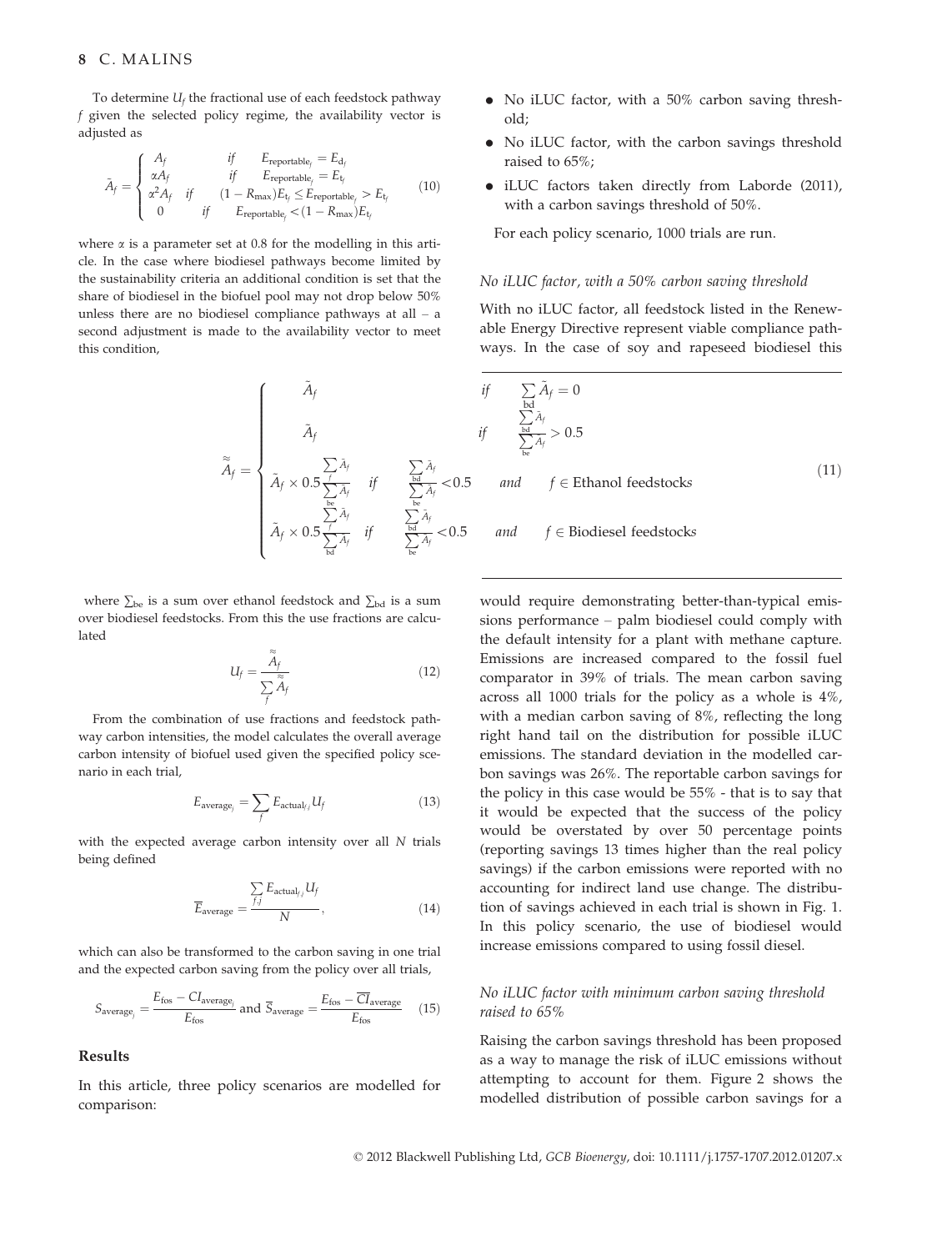

Fig. 1 Distribution of modelled carbon savings from a policy scenario with no iLUC factors and a 50% carbon savings threshold.



Fig. 2 Distribution of modelled carbon savings from a policy scenario with no iLUC factors and a 65% carbon savings threshold.

65% carbon savings threshold. With this threshold, all pathways are considered possible, but for corn, sugar beet and all biodiesel feedstock better-than-typical direct emissions performance would be required. With a raised threshold, emissions are increased in only 22% of trials – an improvement over the case with a 50% carbon saving threshold, but still a 1 in 5 risk that the policy could actually increase global carbon emissions. The average carbon saving is improved to 19%, with a median carbon saving of 21%. The standard deviation is 26%. The reportable carbon savings would be 66%, so with a 65% carbon savings threshold it would be expected that the carbon benefits of the policy would be overstated by 48 percentage points. It is expected that raising the carbon savings threshold would make ethanol more appealing as a fuel compared to biodiesel, as it is likely to be easier to achieve the threshold savings for ethanol pathways.

#### iLUC factors and 50% carbon savings threshold

Introducing an iLUC factor profoundly changes the mix of feedstock available to meet the mandate. No biodiesel feedstocks are expected to meet the threshold – 71% of compliance in this scenario is through sugar-based ethanol, with the rest from grain ethanol. It is beyond the scope of this article to assess what would be the maximum likely supply available to Europe from these sources. Note that the results are not strongly sensitive to the grain/sugar ethanol mix, as the fuels that meet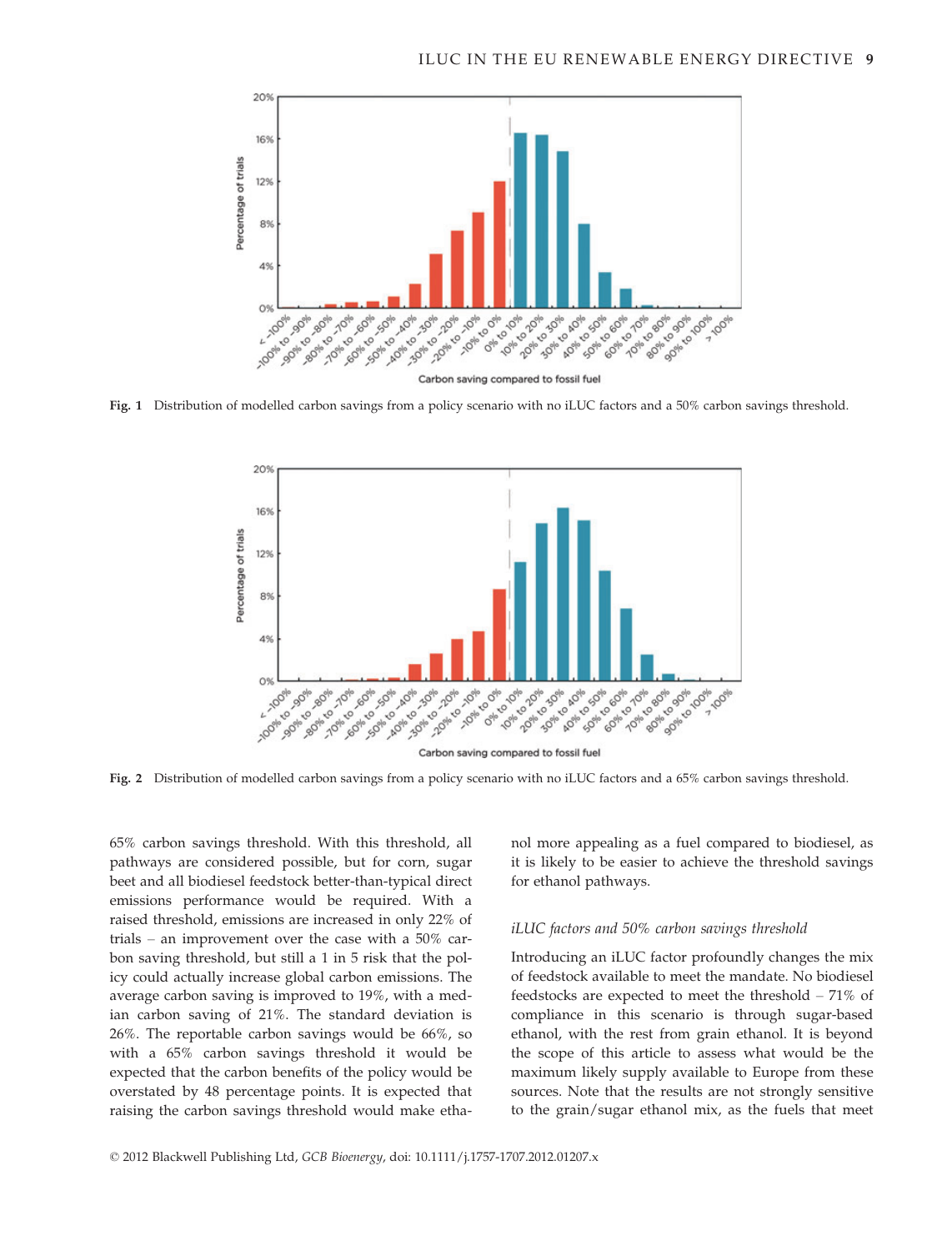the threshold are anticipated to have similar direct and indirect emissions profiles (for corn ethanol, this requires better-than-typical emissions performance).

When iLUC factors are introduced, there are no trials in which overall emissions are increased by biofuel policy. The mean carbon saving for the policy is approximately equal to the median carbon saving, 54%. In contrast to the scenario with no iLUC factors, the reportable savings are expected to match the real savings – the reportable savings value would also be 54%. The carbon saving per megajoule of fuel is expected to be 13 times higher in a policy including iLUC factors than in one with no iLUC factors. The standard deviation in the carbon savings from the policy is 8%, compared to 26% without iLUC factors - this suggests that iLUC factors would provide a marked reduction in the uncertainty around the effect of the policy. The distribution of results is shown in Fig. 3.

It is also pertinent to consider the distribution of the carbon benefit delivered by the introduction of iLUC factors, compared to trials in the scenario with a 50% carbon saving threshold and no iLUC factors. In only two of one thousand trials did the introduction of iLUC factors result in worse carbon performance than not introducing iLUC factors. On average, introducing iLUC factors improves the carbon savings from the biofuel mandate by 49%, with a median improvement of 47%. In 3% of trials, the carbon savings from the policy were increased by over 100 percentage points by introducing iLUC factors. The distribution of the carbon saving ben-



Fig. 3 Distribution of modelled carbon savings from a policy scenario with iLUC factors and a 50% carbon savings threshold.



Improvement in carbon saving when iLUC factors are introduced

Fig. 4 Distribution of increase in carbon saving in each trial for a policy scenario with iLUC factors compared to a policy scenario with no iLUC factors.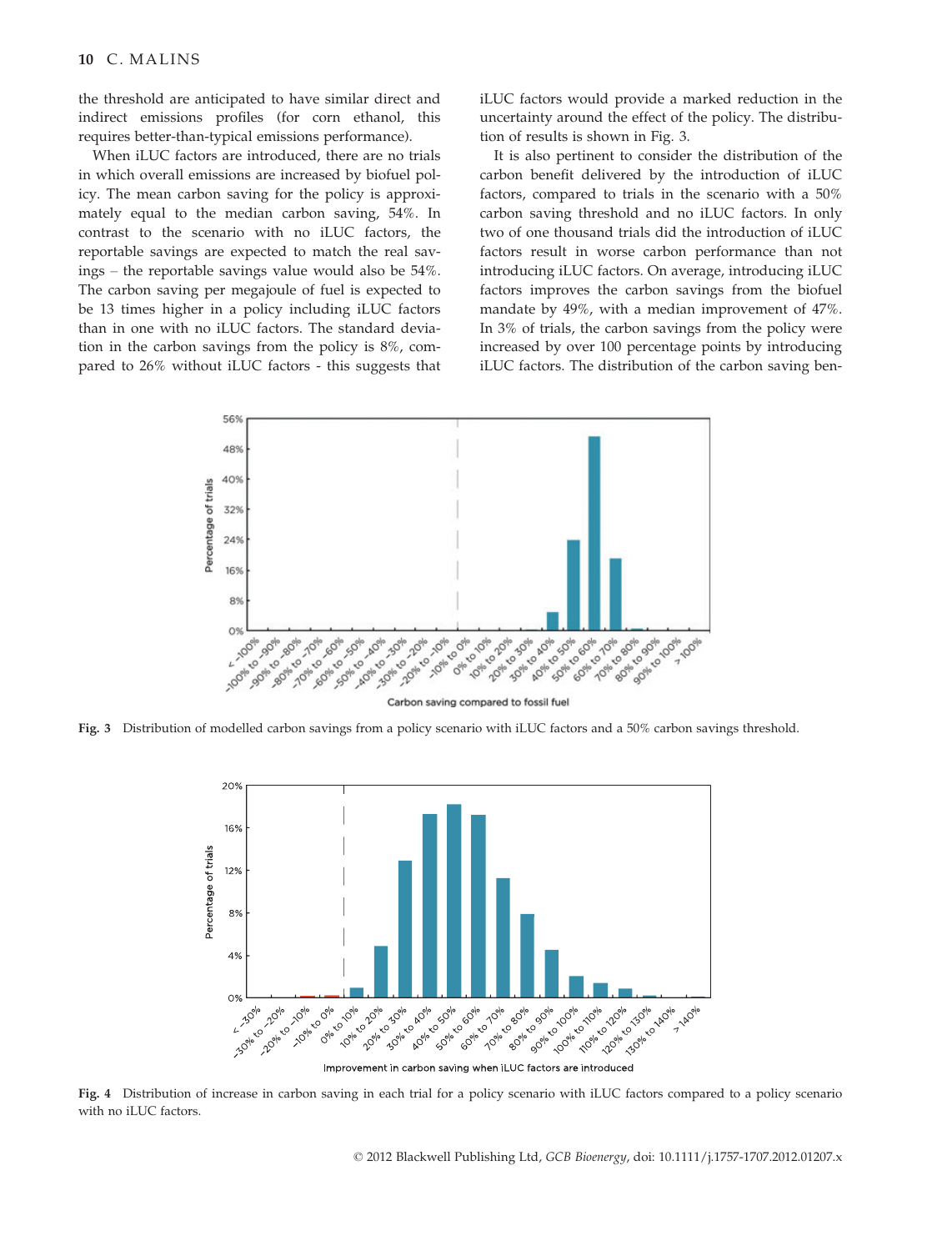efit delivered by an iLUC factor compared to no iLUC factor, for each trial, is shown in Fig. 4.

#### Discussion

This article presents modelling results to show that, if it is not revised to address iLUC, the Renewable Energy Directive could be expected to deliver only a 4% carbon saving compared to fossil fuel, with a 30% chance that it would actually cause a net emissions increase. All the saving from the policy is likely to come from the supply of bioethanol – biodiesel from non-waste vegetable oil is likely to have a worse carbon footprint than fossil diesel. The modelling in this article does not explicitly consider the Fuel Quality Directive, but it is reasonable to infer that without addressing iLUC that policy is also unlikely to meet its GHG mitigation goals. Given that biodiesel production is also expected to be worse for a range of other environmental indicators (e.g. acidification, eutrophication, biodiversity) (Zah et al., 2007) than fossil diesel, there is no environmental basis for the EU to continue to support the supply of biodiesel (or hydrogenated vegetable oil, HVO) from non-waste vegetable oil. Production of ethanol from grains and sugars would be expected to be a more effective climate strategy. It should be noted that there are likely to be some trade-offs even to a sugar and grain-based biofuel policy in terms of increased food prices and reduced welfare (RFA, 2008), but these are not considered in this article.

The model presented here is simplified. It contains uncertainties, such as the capacity of fuel producers to improve their 'direct' emissions performance and the rate of use of different feedstocks in a given policy scenario. It would be possible to add layers of additional sophistication to this type of approach in the attempt to more thoroughly model the economics of biofuel supply – such enhancements could potentially start to allow the model to capture the costs associated with achieving better carbon reductions. It might also allow the important question of how much of the overall RED target could plausibly be met with ethanol alone to be addressed. Although such innovations would certainly change the detail of the results, the conclusion itself (that iLUC factors are likely to be effective) is considered robust, and unlikely to be affected by such enhancements.

The rest of the available scientific evidence also strongly supports the expectation that the magnitude of indirect land use change emissions will be on the same scale as the carbon benefits sought from biofuels (see for instance Dehue et al., 2011; Fritsche & Wiegmann, 2011). This article explicitly recognizes that uncertainty remains in the calculation of iLUC. Some of this uncertainty may be reduced by further modelling innovations either within the MIRAGE framework, or within an alternative framework. Other aspects of the uncertainty are more fundamental, and a necessary aspect of economic modelling results. Uncertainty should not be seen as an adequate reason for regulatory inaction in this area, and these results show that even when recognizing the uncertainty of the economic research, there is still a strong case to believe that iLUC factors will be an effective policy intervention.

The analysis here follows the convention in the biofuel LCA literature of ignoring the time sensitivity of the climate to emissions. It is assumed that emissions incurred at the start of a biofuel mandate are of equivalent value to emissions savings achieved over the subsequent 20 years, i.e. there is no discounting applied on emissions. It has been argued (e.g. O'Hare et al., 2009) that because land use emissions occur before savings from displacing fossil fuels are actualized that a more sophisticated time accounting would show an increased climate footprint for biofuels compared to fossil fuels, however, while it is important this question is beyond the scope of this study.

There are also several potential consequential impacts of introducing a biofuels mandate that we have not represented. Following the methodological example of California's Low Carbon Fuel Standard and Laborde (2011), we have estimated the 'real' GHG implications of a given biofuel feedstock as the sum of attributionally calculated direct emissions and consequentially calculated iLUC emissions. It has been pointed out by several authors (e.g. Creutzig et al., 2012) that combining aspects of attributional and consequential analysis introduces a degree of inconsistency into any emissions intensity assessment. By hypothesis, the full increase in biofuel production, and hence biofuel processing emissions, modelled by Laborde (2011) is policy driven, and thus it seems reasonable to assume that a consequential analysis of processing emissions would give more or less the same results as the attributional calculation. In contrast, a consequential treatment of changes in agricultural emissions may well give a quite different result to an attributional assessment – in the regulatory context, this can be seen when comparing the generally lower US EPA consequential estimates of biofuel policy driven agricultural emissions to the generally higher European Commission or CARB estimated attributional values.

On the other hand, we also do not account for the fossil fuel rebound (Stoft, 2010) or for biofuel production related change in albedo (Bright et al., 2012). It is generally expected that the use of biofuels will not result in a full one-to-one substitution of fossil fuels, as an increased total energy supply will tend to depress crude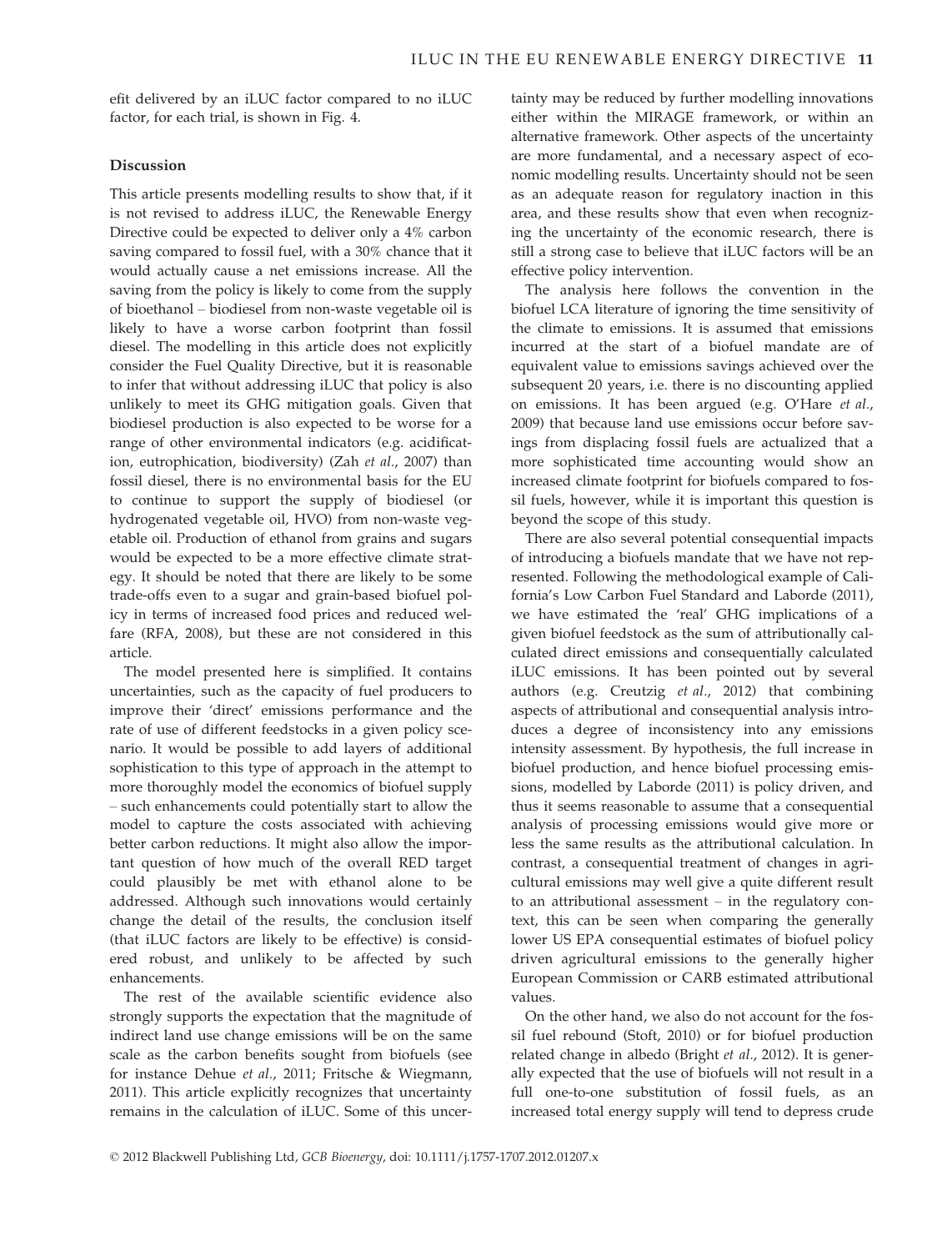oil prices and increase demand, reducing the potential carbon savings from a biofuel mandate; albedo effects are likely to vary by crop and region. We look forward to future research that is able to combine the type of uncertainty aware approach attempted here with an increasingly comprehensive characterization of the full climate footprint of policy interventions to support alternative fuels. Nevertheless, the central conclusion of this article that an iLUC factor in the RED would be effective is robust given the current evidence, and would be unlikely to change even if a more comprehensive climate impact assessment were undertaken.

In this modelling there is a 94% chance that introducing iLUC factors would improve the carbon saving per unit of energy achieved by EU biofuels policy by at least 20 percentage points, with an expected benefit of 49 percentage points, i.e. iLUC factors would be expected to be a very effective policy intervention. Adding iLUC factors would also minimize the risk of negative climate effects from European biofuels policy. This result would be highly desirable under the precautionary principle. By restricting the supply of biofuels that have poor GHG performance iLUC factors would also incentivize the faster introduction of innovative technologies that would allow the production of biofuels from feedstock with minimal iLUC impacts, such as residual cellulosic material or algae. In contrast, raising the minimum carbon savings threshold would be likely to provide some limited carbon benefits, but would not prevent a substantial likelihood that EU biofuel use could increase net biofuel emissions, nor address the expected disconnect between reportable and actualized carbon emissions.

#### Acknowledgements

I am grateful to the ClimateWorks Foundation for the financial support that has enabled this work. I would also like to thank David Laborde for his indulgence in responding to questions about his MIRAGE modelling work, and Stephanie Searle of the ICCT for her support in preparing the paper.

#### References

- Al-Riffai P, Dimaranan B, Laborde D (2010) Global Trade and Environmental Impact Study of the EU Biofuels Mandate. International Food Policy Research Institute, Washington, DC, USA.
- Babcock B, Gurgel A, Stowers M, Adili K 2010. Final recommendations from the elasticity values subgroup. Low Carbon Fuel Standard (LCFS) Indirect Land Use Change Expert Workgroup, Sacramento, CA, USA. Available at: http://www. arb.ca.gov/fuels/lcfs/workgroup/expert workgroup.htm (accessed 11 January 2011).
- Bauen A, Chudziak C, Vad K, Watson P (2010) A Causal Descriptive Approach to Modelling the GHG Emissions Associated with the Indirect Land Use Impacts of Biofuels. E4Tech, London.
- Berry S (2011) Biofuels Policy and the Empirical Inputs to GTAP Models. Yale University Department of Economics & Cowles Foundation and NBER, New Haven, Connecticut.
- Berry S, Schlenker W (2011) White Papers. Technical Report for the ICCT: Empirical Evidence on Crop Yield Elasticities. International Council on Clean Transportation, Washington, DC, USA.
- Bouët A, Dimaranan BV, Valin H (2010) Modeling the Global Trade and Environmental Impacts of Biofuel Policies. International Food Policy Research Institute Discussion Paper 01018, Washington, DC, USA.
- Bright RM, Cherubini F, Strømman AH (2012) Climate impacts of bioenergy: inclusion of carbon cycle and albedo dynamics in life cycle impact assessment. Environmental Impact Assessment Review, 37, 2–11.
- Creutzig F, Popp A, Plevin R, Luderer G, Minx J, Edenhofer O (2012) Reconciling top-down and bottom-up modeling on future bioenergy deployment. Nature Climate Change, 2, 320–327.
- Dehue B, Meyer S, van de Staaj J (2010) Responsible Cultivation Areas: Identification and Certification of Feedstock Production with a Low Risk of Indirect Effects. Ecofys, Utrecht.
- Dehue B, Cornelissen S, Peters D (2011) Indirect Effects of Biofuel Production Overview Prepared for GBEP. Ecofys, Utrecht.
- Delzeit R, Klepper G, Lange KM (2011) Review of IFPRI study: "Assessing the Land Use Change Consequences of European Biofuel Policies and its Uncertainties." Study on behalf of the European Biodiesel Board by Kiel Institute for the World Economy, Kiel, Germany.
- DG Energy, 2010. The Impact of Land Use Change on Greenhouse Gas Emissions from Biofuels and Bioliquids. An in-house review conducted for DG Energy as part of the European Commission's analytical work on indirect land use change. European Commission, Brussels, Belgium.
- Di Lucia L, Ahlgren S, Ericsson K (2012) The dilemma of indirect land-use changes in EU biofuel policy – An empirical study of policy-making in the context of scientific uncertainty. Environmental Science and Policy, 16, 9–19.
- Edwards R, Mulligan D, Marelli L (2010) Indirect Land Use Change from Increased Biofuels Demand: Comparison of Models and Results for Marginal Biofuels Production from Different Feedstocks. Joint Research Centre - Institute for Energy, European Commission, Ispra, Italy.
- Fonseca MB, Burrell A, Gay H, Henseler M, Kavallari A, M'Barek R, Dominguez IP, Tonini A (2010) Impacts of the EU Biofuel Target on Agricultural Markets and Land Use: A Comparative Modelling Assessment. (ed Burrell A). Joint Research Centre, Institute for Prospective Technological Studies, European Commission JRC IPTS, Seville, Spain.
- Fritsche UR, Wiegmann K (2011) Indirect Land Use Change and Biofuels. Study: European Parliament, Brussels, Belgium.
- Harris N, Grimland S, Brown S (2009) Land Use Change and Emission Factors: Updates since the RFS Proposed Rule. Winrock International, Arlington, Virginia.
- Hazzledine M, Pine A, Mackinson I, Ratcliffe J (2011) Estimating displacement ratios of wheat DDGS in animal feed rations in GB. A report prepared for the ICCT, Staffordshire, UK: Premier Nutrition. In: ICCT Working Papers. (ed. Anil Baral), pp. 1–19. International Council on Clean Transportation, Washington, DC, USA.
- Hertel TW, Golub A, Jones AD, O'Hare M, Plevin RJ, Kammen DM (2009) Supporting online materials for: global land use and greenhouse gas emissions impacts of maize ethanol: the role of market-mediated responses. BioScience, 60, 223–231.
- Hiederer R, Ramos F, Capitani Koeble R, Blujdea V, Gomez O, Mulligan D, Marelli L (2010) Biofuels: A New Methodology to Estimate GHG Emissions from Global Land Use Change: A methodology Involving Spatial Allocation of Agricultural Land Demand and Estimation of  $CO_2$  and  $N_2O$  Emissions. Joint Research Centre - Institute for Energy, European Commission, Ispra, Italy.
- Keeney R, Hertel TW (2009) The indirect land use impacts of United States biofuel policies: the importance of acreage, yield, and bilateral trade responses. American Journal of Agricultural Economics, 91, 895–909.
- Laborde D (2011) Assessing the Land Use Change Consequences of European Biofuel Policies. International Food and Policy Research Institute, Washington, DC, USA.
- Laborde D, Valin H (2010) Modelling Land Use Change in a Global CGE: Asessing the EU Biofuel Mandates with the MIRAGE-BioF Model. International Food Policy Research Institute, Washington, DC, USA.
- Malins C (2011) Indirect land use change in Europe Considering the policy options. In: ICCT Working papers (ed. Joe Schultz), pp. 1–22. International Council on Clean Transportation, Washington, DC, USA.
- Marelli L, Ramos F, Hiederer R, Koeble R (2011) Estimate of GHG Emissions from Global Land Use Change Scenarios. Joint Research Center - Institute for Energy, European Commission, Ispra, Italy.
- Marshall E, Caswell M, Malcolm S, Motamed M, Hrubovcak J, Jones C, Nickerson C (2011) Measuring the Indirect Land-Use Change Associated with Increased Biofuel Feedstock Production: A Review of Modeling Efforts. (ed Agriculture UDO). USDA: Washington, DC.